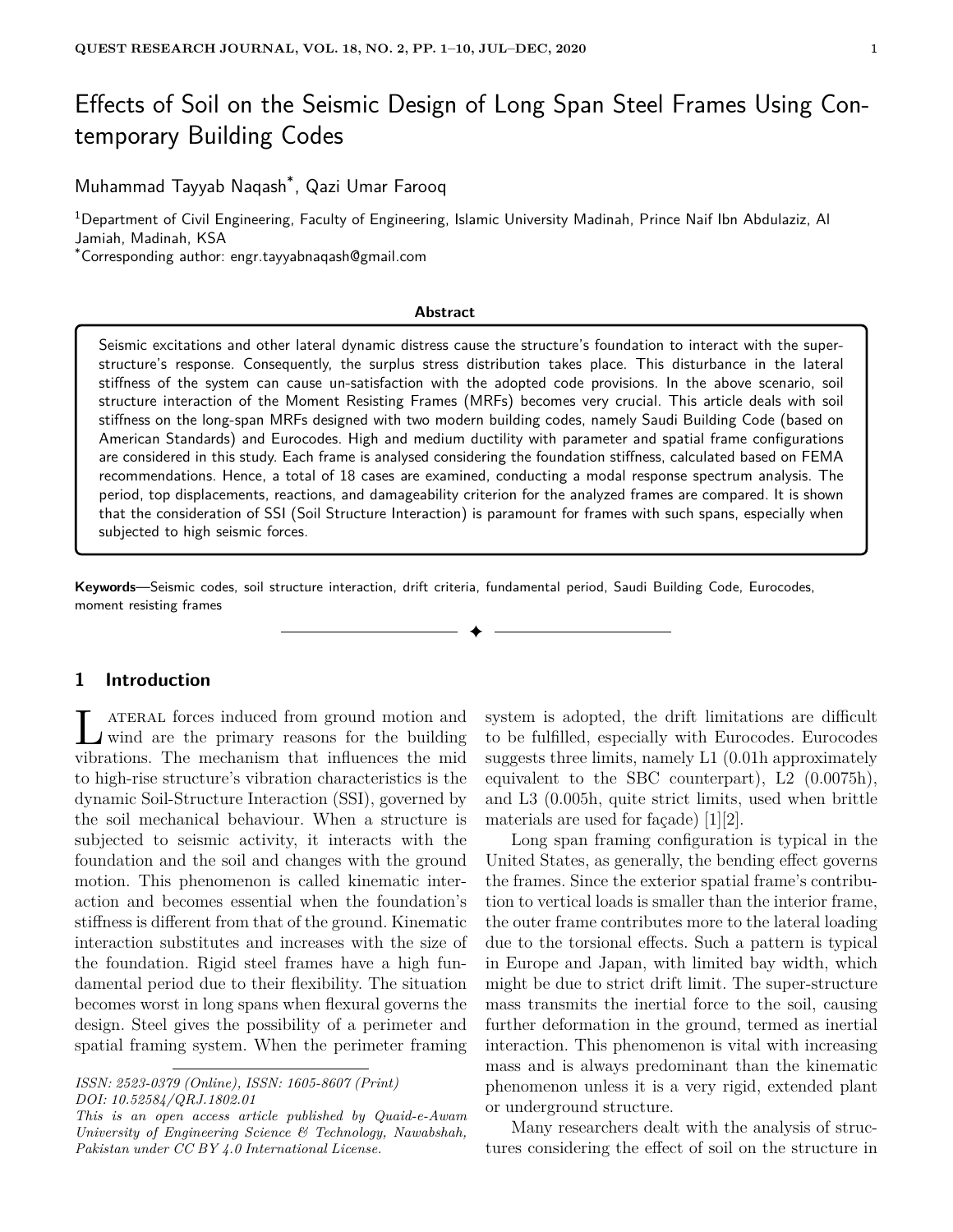earthquakes. For example, using Eurocodes, Minasidis et. al. [3] designed 36 planar moment resisting steel frames and examined under the action of 60 near-fault pulse-like records to investigate the effects of SSI on the nonlinear response of 2D steel frames. Mylonakis and Gazetas [4] suggested that considering SSI is beneficial for the response of the overall structure. They showed that the indiscriminate use of ductility concepts and geometric relations is erroneous in assessing seismic performance [4]. Eduardo provided a brief history of SSI by summarising some of the leading developments that paved the way for the state of art known today. Furthermore, as the static foundation stiffnesses are also widely used in engineering analyses and code formulas for SSI effects, therefore, in [5], a brief survey of stationary solutions is provided. Based on dimensional response analysis, Karavasilis et. al. [6] developed a procedure to estimate the maximum inelastic roof displacement and interstory drift ratio and the height of regular multi-story steel frames subjected to pulse-like ground motions. Farouk et. al. [7] modelled 2-bay frames with different rigidities using a geotechnical finite-element program to examine the effect of the frames' rigidity on the contact stress and the differential settlement.

#### **2 Considered Cases**

Previously, the authors have studied short-span low and mid-rise steel frames to investigate the SSI for loose granular soil using Saudi Building Code (SBC) [8]. To explore the SSI for long-span frames using SBC and Eurocodes, a nine-story square office building measuring  $45.75m \times 45.75m$  is adopted in this study. The building's typical floor plan with the indication of perimeter and spatial frames is shown in Figure 1, whereas the elevation in Figure 2. The external columns are denoted as *col1* and the inner columns as *col2* and *col3*. The columns are designed considering five blocks. The ground floor is 5.49m in height. The height of 3.96m is allocated to the rest of the stories with a total height of 37.17m.

For design purposes, the building is first considered to be composed of moment-resisting frames as the lateral load resisting system along the perimeter (perimeter configuration). Then, it is considered as a spatial system (external and internal one). The three frame configurations, using two ductility classes (DCH and DCM) of Eurocode and special moment-resisting frame of SBC with and without SSI create a total of 18 cases (nine cases with SSI termed as *SSI* and nine without SSI termed as *NSSI* (see Table 1).



Fig. 1: Typical floor plan using spatial and perimeter MRFs configurations (dimensions are in meter)



Fig. 2: Frame elevation (dimensions are in meter))

In this research, a flexible foundation effect is considered to check the influence of SSI on momentresisting frame performance. Based on FEMA 356 [10], formulations for the spring constraints of the ground surface are used. The values of static stiffness for translation and rotations are shown in Table 3.

Madinah region of Saudi Arabia is an arid region, and the chance of change in soil properties due to variation in groundwater table is infrequent. Geotech-

| Case                                                                                                  | EC3/        | Case | EC3/   | Case | With    |
|-------------------------------------------------------------------------------------------------------|-------------|------|--------|------|---------|
| No.                                                                                                   | EC8         | No.  | EC8    | No.  | SBC     |
|                                                                                                       | $DCH-P*$    |      | DCM-P  | 7    | $SMF-P$ |
| $\overline{2}$                                                                                        | $DCH-ES**$  | 5    | DCM-ES |      | SMF-ES  |
| 3                                                                                                     | $DCH-IS***$ | 6    | DCM-IS | 9    | SMF-IS  |
| P <sup>*</sup> : Perimeter, ES <sup>**</sup> : External Spatial, IS <sup>***</sup> : Internal Spatial |             |      |        |      |         |

TABLE 1: Analysed cases (SSI and NSSI)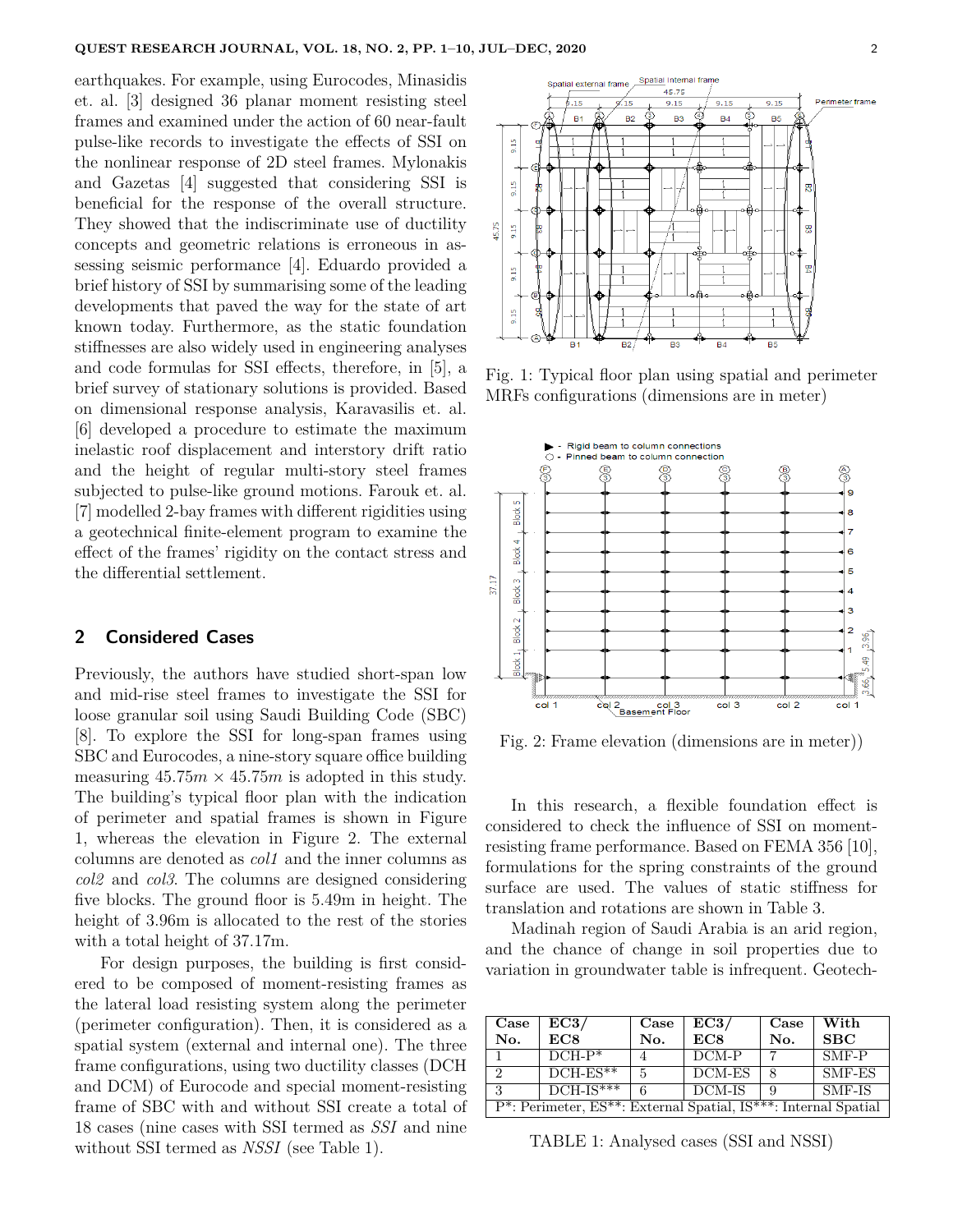| Soil parameter                   | Values                   |  |
|----------------------------------|--------------------------|--|
| Unified Soil Classification      | Medium Plastic           |  |
|                                  | Clayey Sand (SC)         |  |
| Average Unit weight $(\gamma)$   | $17.26 \; kN/m^3$        |  |
| Average friction angle $(\phi)$  | $38\degree$              |  |
| $\overline{\text{Cohesion}}$ (c) | $16.67$ kPa              |  |
| $\bar{N}$ Up to $9^{-m}$ depth   | 73.6                     |  |
| $V_{s}$                          | $438.42 \text{ m/s}$ [9] |  |
| Shear Modulus                    | 338 MPa                  |  |
| $(G_0 = \rho(V_{so})^2)$         |                          |  |
| $\boldsymbol{\nu}$               | 0.25                     |  |
| <b>ASCE</b> Classification       | C                        |  |
| SDs                              | 0.7g                     |  |
| $G$ at high strains              | 280.78 Mpa               |  |

TABLE 2: Geotechnical properties



Fig. 3: Standard penetration test results considered for the evaluation of geotechnical Parameters

nical conditions of Madinah are studied in [11]. The soil properties are selected based on the geo-technical investigation report conducted to construct an academic block at the Islamic University of Madinah. Five boreholes (BH) are used in field investigations. The SPT-N values for the site up to expected depth of the influence zone of foundations are shown in Figure 3 [12].

| Displacement &<br><b>Direction</b> | Symbol | <b>Static Stiffness</b><br>(N/mm) |
|------------------------------------|--------|-----------------------------------|
| Horizontal translation<br>along x  | Кx     | 1476100                           |
| Horizontal translation<br>along y  | Κv     | 1476100                           |
| Vertical translation<br>along z    | Kγ.    | 1759554                           |
| Rocking about x                    | Kxx    | $1.5E+12$                         |
| Rocking about y                    | Kyy    | $1.5E + 12$                       |
| Rocking about z                    | Kzz    | $2.3E+12$                         |

TABLE 3: Static stiffness for translation and rotations

#### **3 Frame Analysis**

Vertical loads are calculated based on EC0 [13] and EC1 [14]. The total structural and non-structural gravity load is 4.6  $kN/m^2$  for the roof and 7.8  $kN/m^2$  for the floor, including an imposed load of  $0.4 \, kN/m^2$  and  $3.0 \; kN/m^2$  for the roof and typical floor, respectively. The simple supported secondary beams using S-275 grade steel are spaced at 2.29m with an optimized orientation in such a way so that the design is governed equally by strength and deflection [15]. There are HEB-220 for the roof and HEB-280 for the typical floor. The COMFLOR-46 [16] flooring system is used with A252-mesh, 145 mm thick concrete slab, and 0.9 mm corrugated steel sheeting acting as diaphragm [17][18].

The perimeter beams and external spatial frames in orthogonal directions are designed in the perspective of seismic conditions. All beams for internal spatial frames in EC3-EC8 [19] are designed for gravity loads, whereas some beams for seismic conditions are as per SBC. Since gravity loading governs beams' design, the ductility class does not influence the dimension of beams. Furthermore, the period is quite high; therefore, the target acceleration does not affect the behaviour factor. Frames are designed as per EC8 with high  $(q = 6.5)$  and medium ductility  $(q = 4.0)$ , assuming type *C* soil (dense, cohesive soil, gravels), Important class II ( $\gamma I = 1.0$ ), type 1 spectrum, and 0.25g PGA. An equivalent response spectrum for SBC is adopted for the comparison having the same seismic intensity, using importance factor 1.0. Soil type *C* with  $S<sub>s</sub>$  and  $S<sub>1</sub>$  as 1.07g and 0.57g, respectively. For Madinah Al Munawwarah region, the value of  $SS =$  $25.4 / 100$ g = 0.254g and  $S_1 = 7.3 / 100$  g = 0.073g give rise to the values of *SDS* and *SD*1 as 0.2g and 0.083g respectively, and therefore the seismic design category from short and 1-sec period response accelerations is *B*. Nevertheless, the adopted case belongs to a high seismic zone to highlight the influence of *SSI*, and for this reason, according to *SBC*, seismic category *D* from *SDS* (0.713g) and *SD*1 (0.38g) with the assumed site class is adopted in the present case. This code limits the use of multi-story IMFs in seismic category *D* up to 10m height; therefore, the design considers only SMF  $(R=7)$  [20–22]. The analysis of the dynamics of linear modal [23] is performed for the seismic design of the frames. The duration of code formulation is 1.3 sec, that is approximately 50% less than the modal response spectrum analysis shown in Figure 4. The lower period permits a conservative design, which means higher design acceleration and more significant inter-story drifts. When using SBC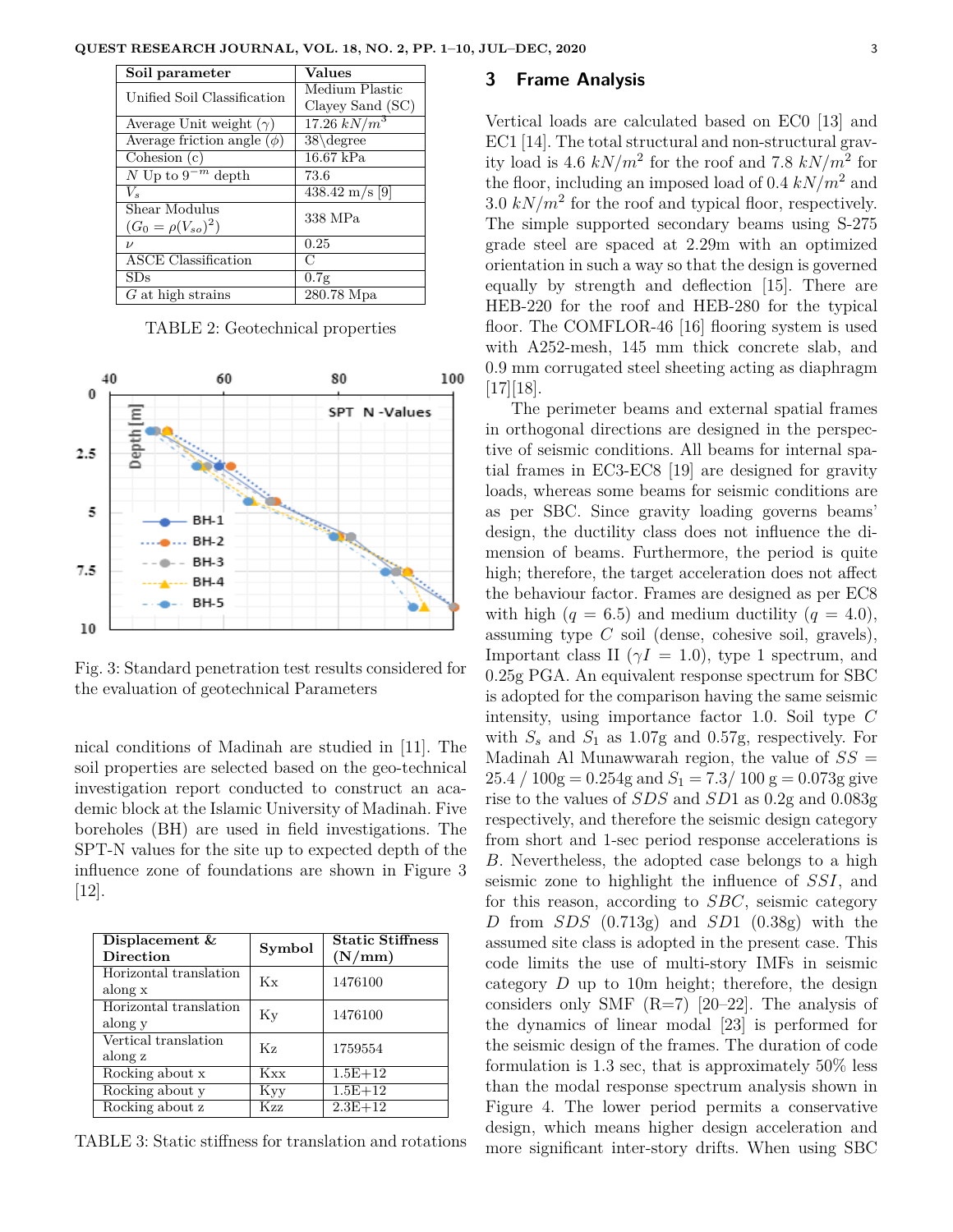

Fig. 4: Fundamental periods for analysed frames with SSI and NSSI



Fig. 5: Top storey displacements for analysed frames with SSI and NSSI

code, the code formulation period is 1.3 sec, that is the one obtained by modal analysis. In these conditions, the code suggests that scaling factors for the design forces and drift must be applied.

The top displacements for all the cases are shown in Figure 5. A slight difference can be seen from the obtained top-displacement among the analysed *SSI* and *NSSI* cases due to the frames' reduced stiffness when the interaction is considered.

The obtained horizontal shear, vertical and overturning moment reactions for *SSI* and *NSSI* for all the analysed cases are compared. Figure 6 shows the node numbering both for the spatial frame and perimeter frame.

Huge differences are observed between the overturning moment in perimeter frames, having ductility class high and medium (see Figure 7, Figure 10, and Figure 13). Fewer reactions are obtained for spatial moment-resisting frames design using ductility class high and medium using Eurocode and special momentresisting frame using Saudi Building Code (See Figure 8, Figure 9, Figure 11, Figure 12, Figure 14 and Figure 15).

# **4 Deformability Criteria**

MRFs' high flexibility is the cause of high storey drifts (inter-story deflections), which results in several issues such as undesirable damage to the facade and other non-structural elements that can affect the structural elements as well. Specific components, such as facade elements and columns, are sized for vertical loads. However, their details must also be checked to confirm that they can withstand the deflections imposed on them during the design earthquake. The most common issue with the flexibility of moment frames, particularly in tall buildings, is the design's governing by deflection rather than strength. It might also lead to an inefficient use of material. Furthermore, this can disturb the current building code's capacity design approach to dissipate the energy in a disciplined manner. Damageability criteria must be checked and compared with the code specified limits, principally to limit damage to non-structural elements. *SBC* 301 sets the maximum drift for ordinary buildings between 1% and 2.0% of storey height, depending on the occupancy category. In comparison, Eurocode 8 specifies between 0.5%, 0.75% and 1.0%. The ductility factor "x" is used by which the deflections obtained from an elastic analysis must be multiplied to allow for plastic deformations. In Eurocode 8, *x* is taken as the behaviour factor *q*, whereas, in SBC it is considered as a factor *Cd*. In Eurocode 8, when the cladding elements are rigidly attached to the structure, the *SLS* storey drift is limited to 0.5% of storey height. Still, it is 0.75% for rigidly attached ductile cladding. When the cladding fixings can accommodate the structural deformations, the drift limit rises to 1%. The Eurocode 8 drift limits are multiplied by 2, as the elastic spectrum is not reduced by 2. Instead, limits are increased to compare the *SBC*, where the elastic spectrum is already factored. The drift limit is, therefore, equal to the drift limit 1 of Eurocode. The Eurocode 8 drift limits are very stringent, therefore it affects the approach of capacity design, even after applying the higher limit (0.01h) of EC8. Although the perimeter frames in Case 1 (Figure 16) are designed with drift limit L1 using Eurocode 8. This frame satisfies EC8 limit 1 for *SSI* and *NSSI* cases. Some stories meet the drift limit 2 of the EC8, whereas drift limit 3 is not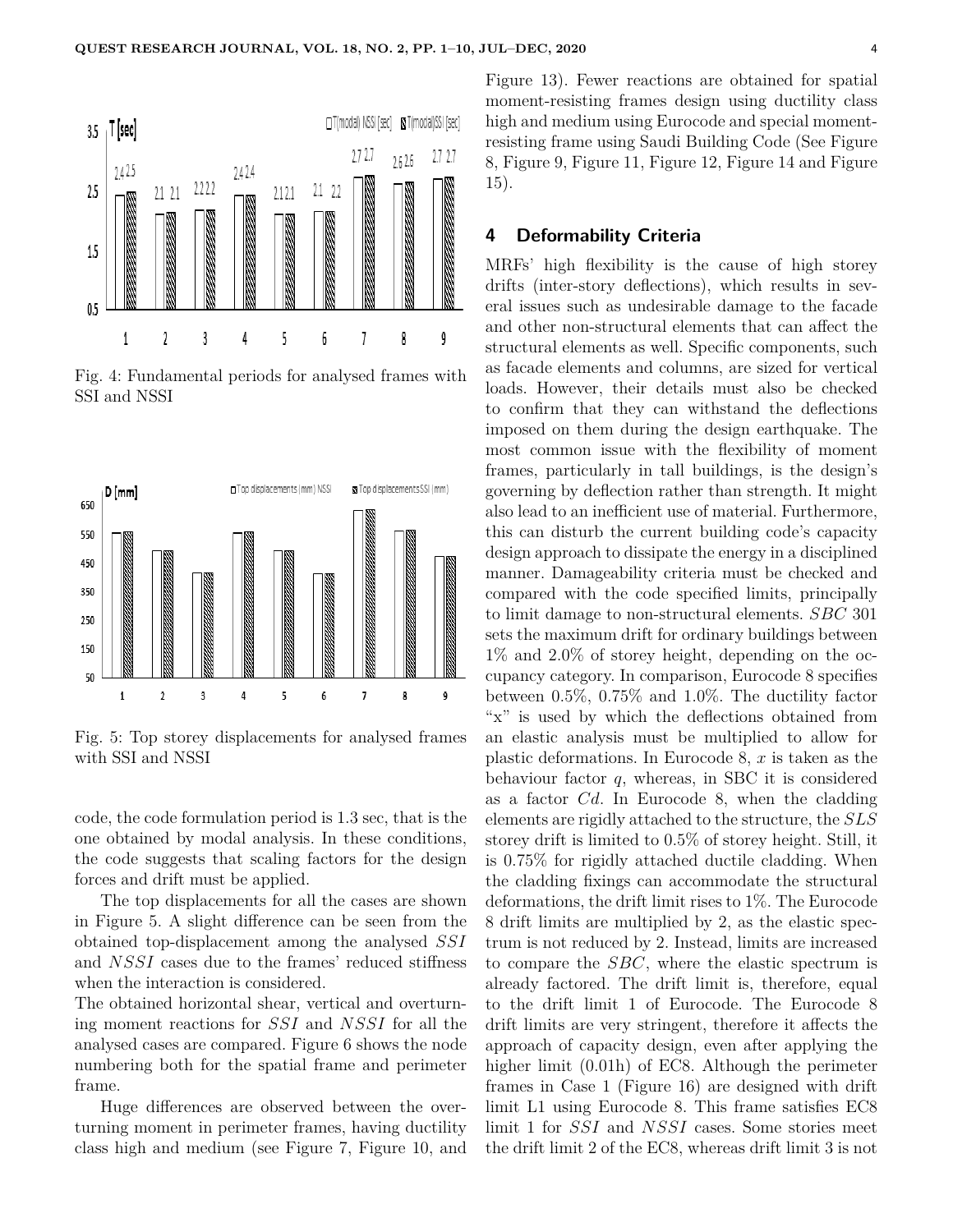

Fig. 6: Node numbering of the frames, (a) perimeter frame, and (b) spatial frame



Fig. 7: Case 1: Horizontal shear, vertical shear, and overturning moment reactions for SSI and NSSI of Perimeter-DCH designed with Eurocode



Fig. 8: Case 2: Horizontal shear, vertical shear, and overturning moment reactions for SSI and NSSI of External Spatial-DCH designed with Eurocode



Fig. 9: Case 3: Horizontal shear, vertical shear, and overturning moment reactions for SSI and NSSI of Internal Spatial-DCH designed with Eurocode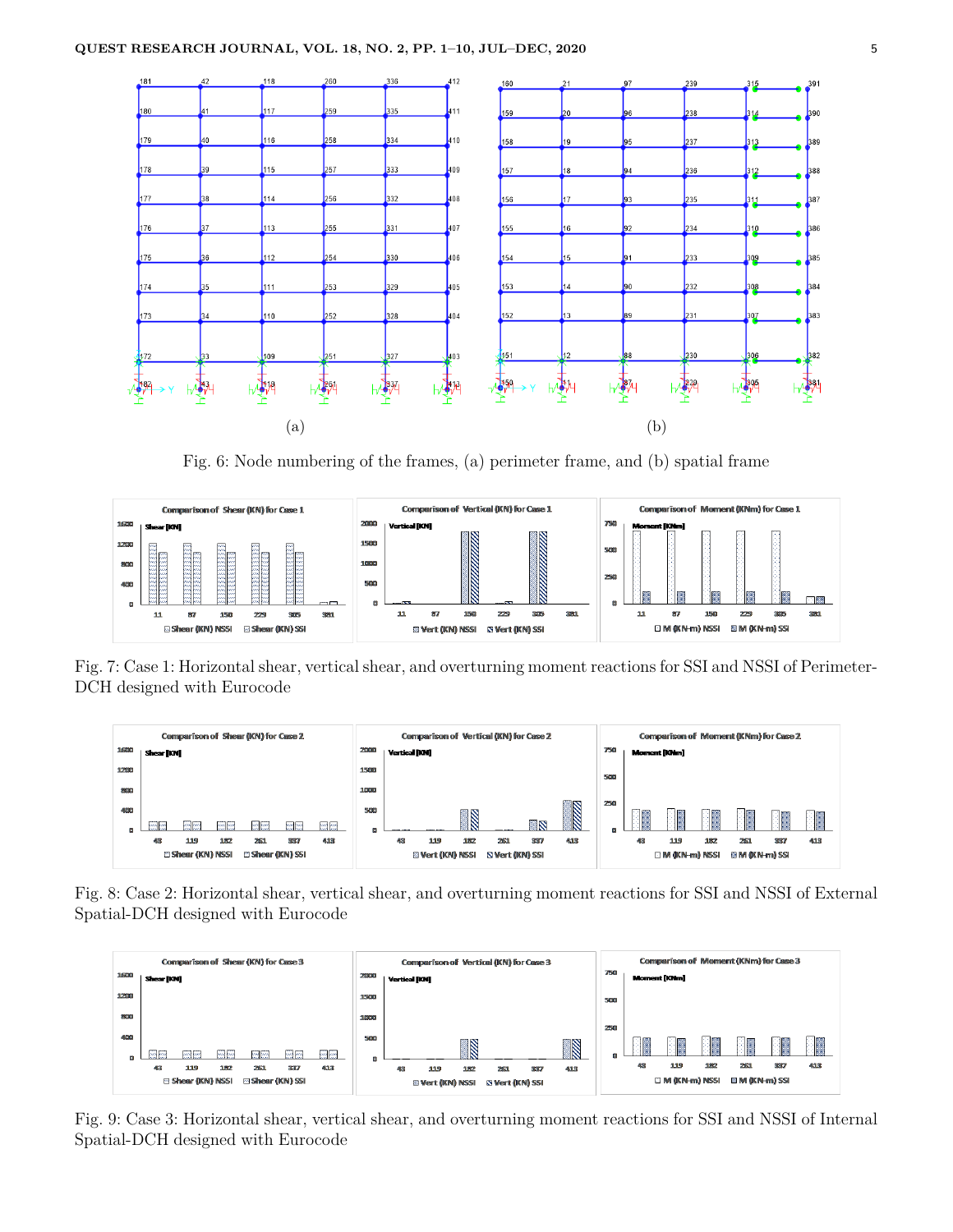

Fig. 10: Case 4: Horizontal shear, vertical shear, and overturning moment reactions for SSI and NSSI of Perimeter-DCM designed with Eurocode



Fig. 11: Case 5: Horizontal shear, vertical shear, and overturning moment reactions for SSI and NSSI of External Spatial-DCM designed with Eurocode



Fig. 12: Case 6: Horizontal shear, vertical shear, and overturning moment reactions for SSI and NSSI of Internal Spatial-DCM designed with Eurocode



Fig. 13: Case 7: Horizontal shear, vertical shear, and overturning moment reactions for SSI and NSSI of Perimeter-SMF designed with SBC

| Drift (Reduce the spectrum) | Reduce the Spectrum by 2.0<br>for I, II importance classes.<br>Reduce the Spectrum by by 2.5<br>for III &IV importance classes | Reduction factor = $\left(\frac{\text{Cd}}{\text{R}}\right) = 5.5/8 = 1.45$<br>for SMF and $(4.5/4=1.125)$ for IMF |
|-----------------------------|--------------------------------------------------------------------------------------------------------------------------------|--------------------------------------------------------------------------------------------------------------------|
| Drift (Limitation)          | 0.005h, 0.0075h, and 0.01h                                                                                                     | 0.02 <sub>h</sub>                                                                                                  |

TABLE 4: Drift limitations for SBC and Eurocode 8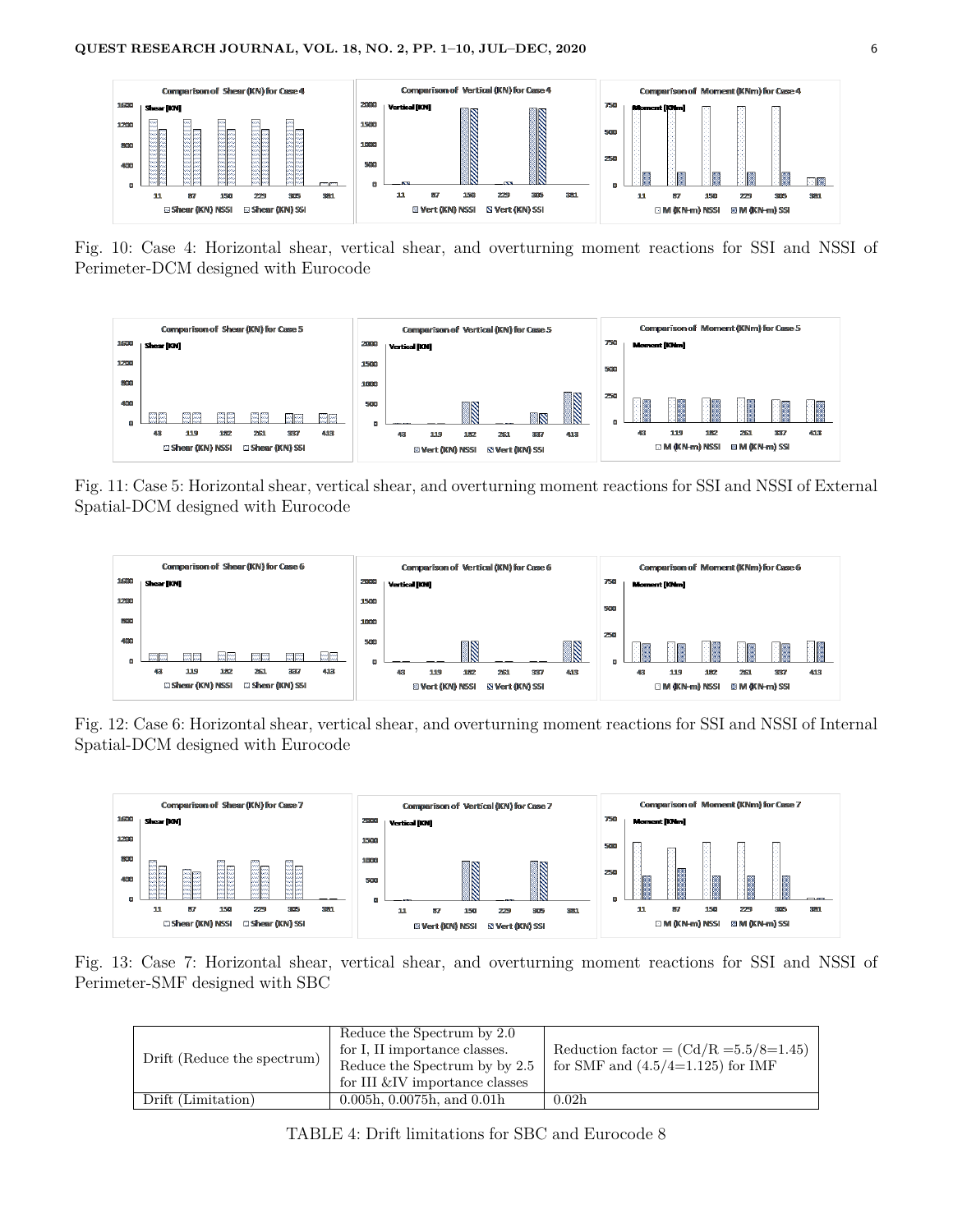

Fig. 14: Case 8: Horizontal shear, vertical shear, and overturning moment reactions for SSI and NSSI of External Spatial-SMF designed with SBC



Fig. 15: Case 9: Horizontal shear, vertical shear, and overturning moment reactions for SSI and NSSI of Internal Spatial-SMF designed with SBC



Fig. 16: Case 1: Drift criteria for frames with *SSI* and *NSSI* of perimeter-DCH designed with Eurocode

satisfying. External spatial frames design with DCH (case 2, Figure 17) does not satisfy drift limit 2 for a few stories. In contrast, drift limit 3 is not satisfied with any of the storey. A similar result is obtained for case 3 (Figure 18) as well, where the results obtained for the internal spatial frame are shown. While dealing with MRFs' design with the medium ductility class of Eurocode 8, the designed cases (4, 5 and 6) are examined. It is noted that case 4, as shown in Figure 19 (perimeter configuration designed with *DCM*) satisfy the relax drift limit 0.01h of the code, and this is used in the design also. The other limits are not used as



Fig. 17: Case 2: Drift criteria for frames with *SSI* and *NSSI* of external spatial-DCH designed with Eurocode

the capacity design will be disturbed by changing the member profiles to improve the frame's stiffness and satisfy the drift limitations. Few stories meet drift limit of 0.0075h, whereas the strict drift limit 0.005h of the code cannot be satisfied by the code with *SSI* and with *NSSI*. Quickly satisfaction of drift limit 2 of Eurocode 8 can be seen for spatial frames, especially for the interior one. These are less laterally loaded than gravity loading. That is why few stories in case 5 (Figure 20) do not satisfy the drift limit 2, whereas drift limit 3 cannot be met by most of the stories. A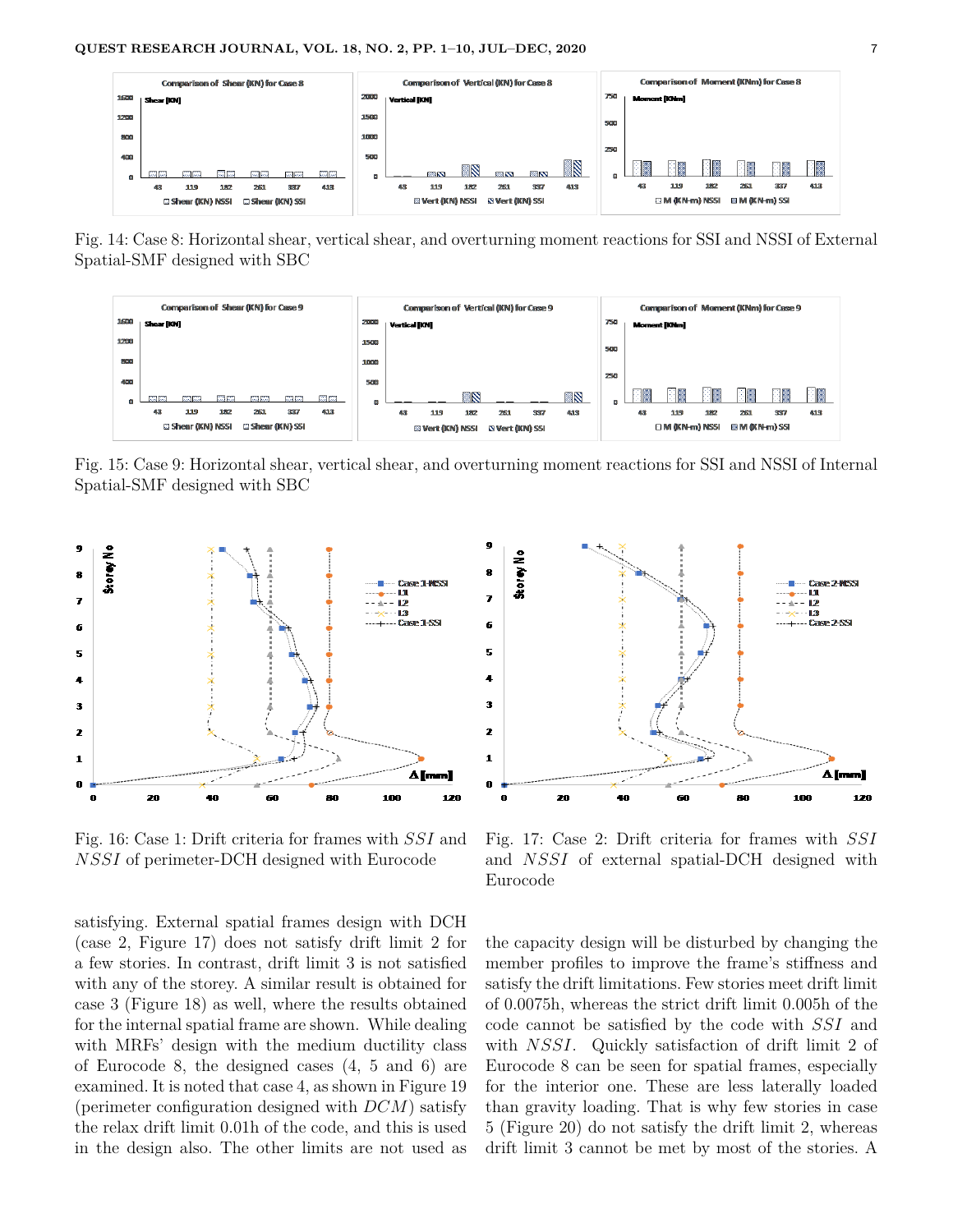

Fig. 18: Case 3: Drift criteria for frames with *SSI* and *NSSI* of internal spatial-DCH designed with Eurocode



Fig. 19: Case 4: Drift criteria for frames with *SSI* and *NSSI* of perimeter-DCM designed with Eurocode

little better result is recorded for case 6 (Figure 21). The last three cases (7, 8, and 9) shown in Figure 22, Figure 23, and Figure 24, are related to MRFs' design using SBC 301. It is observed that the drift limit (the code suggests only one limit) can be easily satisfied for all the cases except for the perimeter frame where the frame exceeds the drift at some stories with *SSI*.

## **5 Conclusion**

- For long-span frames, the stiffness is reduced with the *SSI* consideration even when the *G* value is relatively high.
- A slight increase in the fundamental period for all the analysed cases can be noticed for *SSI* and *NSSI*. The frames with *SSI* have high fundamental periods as compared to their counterparts.



Fig. 20: Case 5: Drift criteria for frames with *SSI* and *NSSI* of external spatial-DCM designed with Eurocode



Fig. 21: Case 6: Drift criteria for frames with *SSI* and *NSSI* of internal spatial-DCM designed with Eurocode

- The top displacements are high for the frames with the *SSI*
- The inter-story drifts also increase with the consideration, which is alarming for long span or deformable frames.
- Therefore, with the SSI's consideration, the frame's stiffness reduces, and accordingly, the fundamental period and the inter-story drift increases.
- Concerning the comparison codes, it is evident that although frames are designed for limit 1 of Eurocode; nevertheless, the increase in the drifts are still in the range with *SSI* consideration. However, the other two drift limits must be focused on those cases, and it will be challenging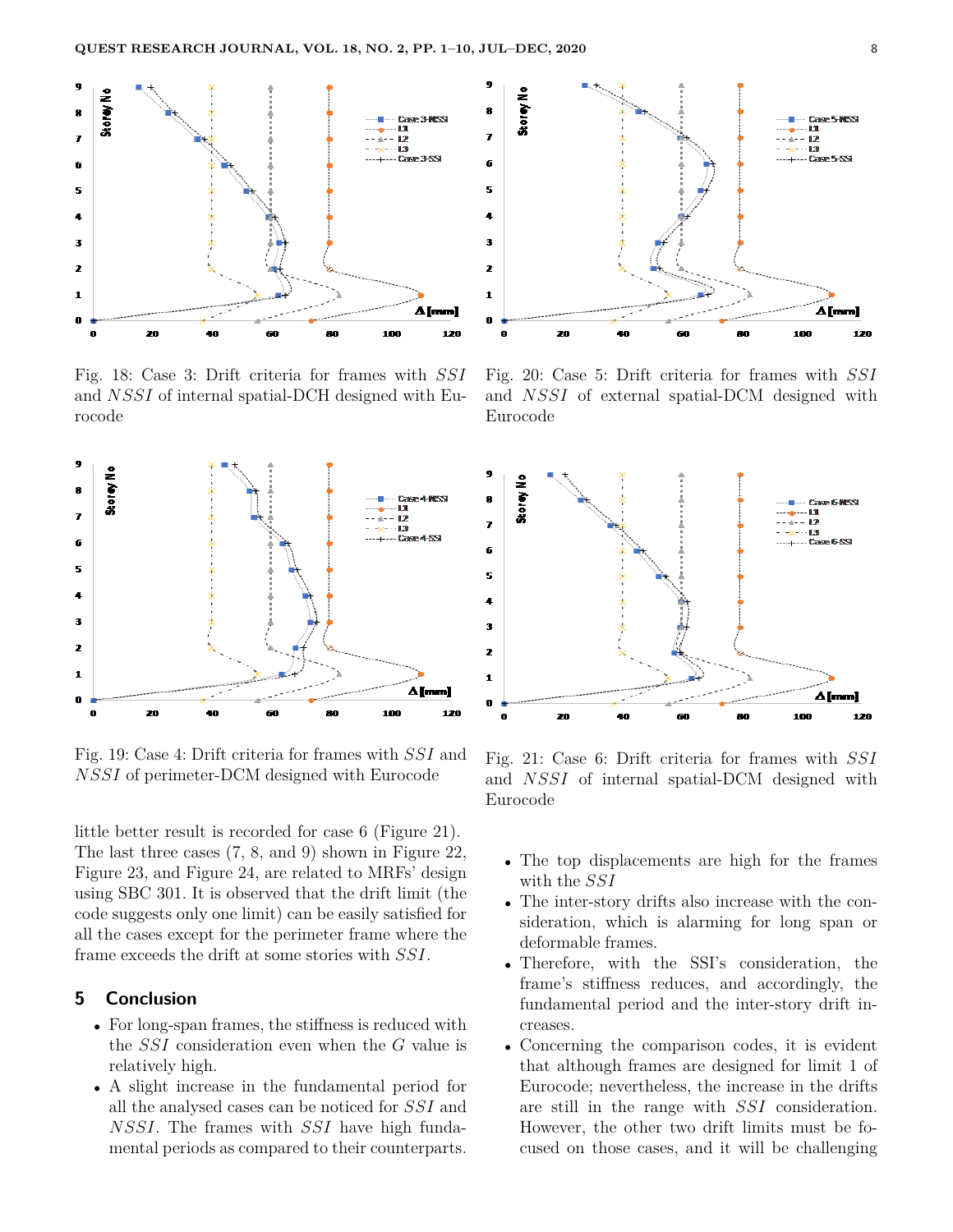

Fig. 22: Case 7: Drift criteria for frames with *SSI* and *NSSI* of perimeter-SMF designed with SBC







Fig. 24: Case 9: Drift criteria for frames with SSI and NSSI of internal spatial-SMF designed with SBC

to satisfy the design criteria when considering *SSI*. The SBC code drift limit is quite acceptable, but *SSI* is regarded as the drift criteria is not satisfying for case 7 (Perimeter-SMF).

• Overall, the frames that are less loaded with seismic excitation than the gravity loading, such as spatial frames, perform well in the SSI cases. However, when *SSI* is considered, frames with high seismic loading compared to gravity loading, such as perimeter frames, are more affected.

#### **APPENDIX**

#### **Notations**

| $\overline{\text{SST}}$   | Soil-Structure Interaction         |  |  |
|---------------------------|------------------------------------|--|--|
| <b>NSSI</b>               | Non-Soil Structure Interaction     |  |  |
| <b>MRFs</b>               | Moment Resisting Frames            |  |  |
| <b>FEMA</b>               | Federal Emergency                  |  |  |
|                           | Management Agency                  |  |  |
| $\overline{\text{DCH}}$   | Ductility Class High               |  |  |
| $\overline{\mathrm{DCM}}$ | <b>Ductility Class Medium</b>      |  |  |
| $\overline{\text{SBC}}$   | Saudi Building Code                |  |  |
| <b>SMF</b>                | Special Moment                     |  |  |
|                           | <b>Resisting Frame</b>             |  |  |
| ECO                       | Eurocode 0                         |  |  |
| $\overline{EC1}$          | Eurocode 1                         |  |  |
| q                         | <b>Behaviour Factor</b>            |  |  |
| $\overline{\nu}$          | Poisson's Ratio                    |  |  |
| $\overline{G}$            | Shear Modulus                      |  |  |
| $\bar{N}$                 | Average Field Standard             |  |  |
|                           | Penetration resistance             |  |  |
| $S_{s}$                   | A short period $(0.2 \text{ sec})$ |  |  |
|                           | spectral acceleration              |  |  |
| S <sub>1</sub>            | Long-period $(1 \text{ sec})$      |  |  |
|                           | spectral acceleration              |  |  |
| $S_{DS}$                  | Spectral response acceleration     |  |  |
|                           | at short periods                   |  |  |
| $S_{D1}$                  | Spectral response acceleration     |  |  |
|                           | parameter at 1 second              |  |  |
| $\overline{V_{\rm e}}$    | Shear wave velocity                |  |  |
| Drift limit 1             | $L1$ (0.01h, equivalent to the     |  |  |
|                           | SBC counterpart)                   |  |  |
| Drift limit 2             | $L2(0.0075h)$ and                  |  |  |
| Drift limit 3             | L3 $(0.005h,$ structures with      |  |  |
|                           | brittle cladding materials)        |  |  |
| h                         | Interstorey height                 |  |  |
|                           |                                    |  |  |

## **Acknowledgement**

The authors positively acknowledge the financial support of the Deanship of Research at the Islamic University of Madinah under project No 83/40.

## **References**

[1] Eurocode Cen., "Eurocode 8: Design Of Structures For Earthquake Resistance—Part 1: General Rules, Seismic Actions and Rules for Buildings (EN 1998-1: 2004)," Eur. Comm. Norm. Brussels, Pages 510, 2004.